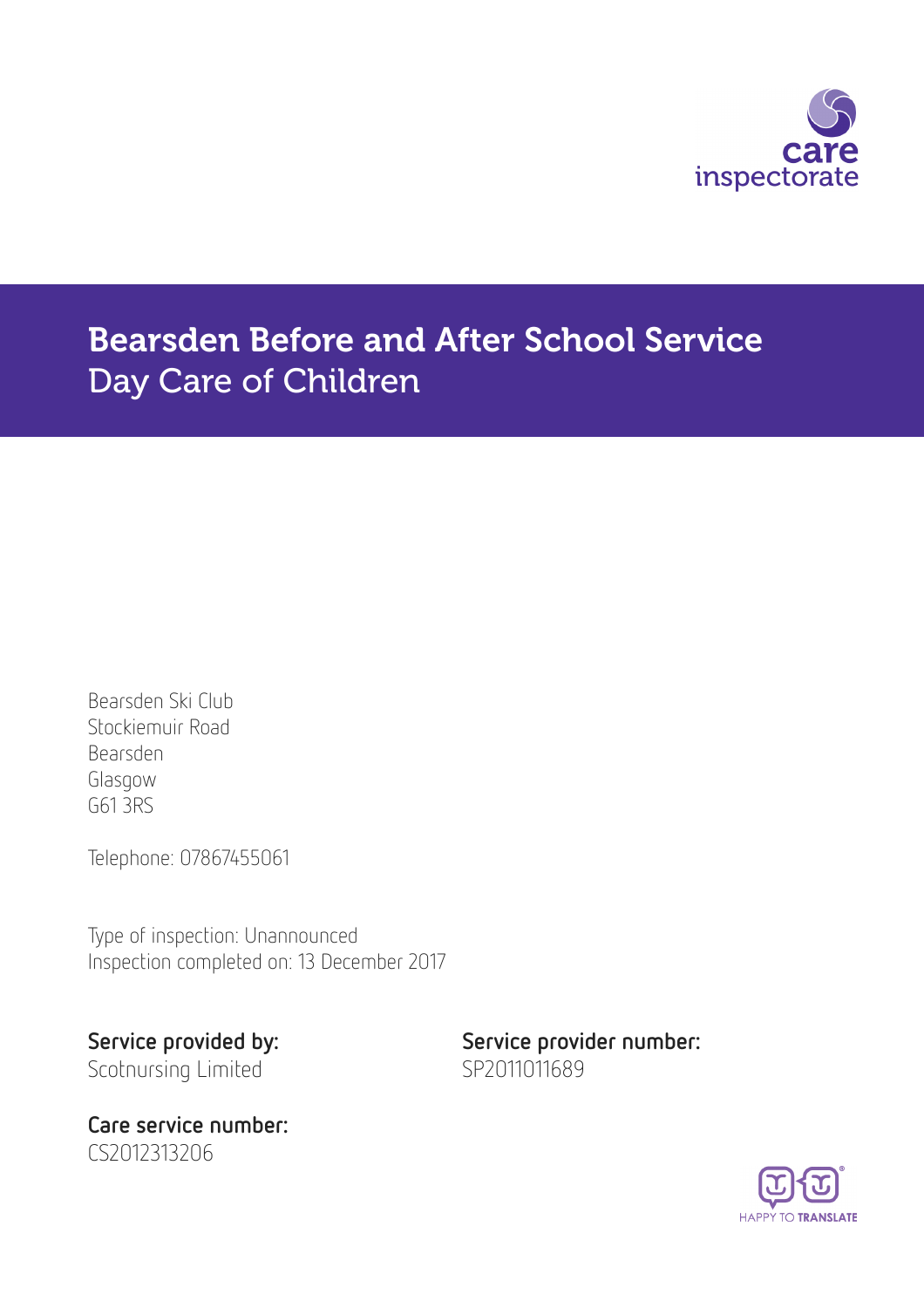### About the service

Bearsden Before and After School Service is registered to provide a day care of children service to a maximum of 40 children of primary school age in the morning and 45 children in the afternoon. The service is accommodated in Bearsden Ski Club in Bearsden, Glasgow. The service is registered to operate between 7.30am to 9am and 3pm to 6pm, weekdays, school terms only. The exception is between August to October when children attending Primary 1 can be accommodated from 12pm.

The provider is Scotnursing Limited. The aims and objectives of the service include to:

- provide care and support that assists the development of the children in our care by meeting and exceeding the requirements of the Curriculum for Excellence.

- provide a stimulating, safe and child friendly environment to allow them to develop.

- develop a strong staff team, with appropriate experience, qualifications and develop them with a training programme.

- provide strong management and leadership enabling us to meet our objectives.

### What people told us

We issued 15 Care Standards Questionnaires to the service to distribute to parents prior to the inspection taking place. We received six completed questionnaires. All responses from parents were positive.

Written comments included:

"My children use the breakfast club three days per week. The staff are always very kind to them and me, feed them breakfast and get them to school safely. There are enough activities to keep them happy for the short time they are there."

"My daughter really enjoys going to breakfast/afterschool club. She particularly enjoys that they remain in the school playground to play after pick up time (weather permitting). She also enjoys the range of art/craft activities that they have each day."

We spoke with two parents at the service. They told us they liked the service, there was good communication, their children were really happy. They liked the range of craft activities and the fact that the majority of staff were long term staff. They said they were confident about staff and that they kept children safe.

We spoke with children at the service. They told us about the buddy system, that they enjoyed the club and using the new ICT tablets.

### Self assessment

The service had not been asked to complete a self assessment in advance of the inspection. We looked at their own improvement plan and quality assurance paperwork. These demonstrated their priorities for development and how they were monitoring the quality of the provision within the service.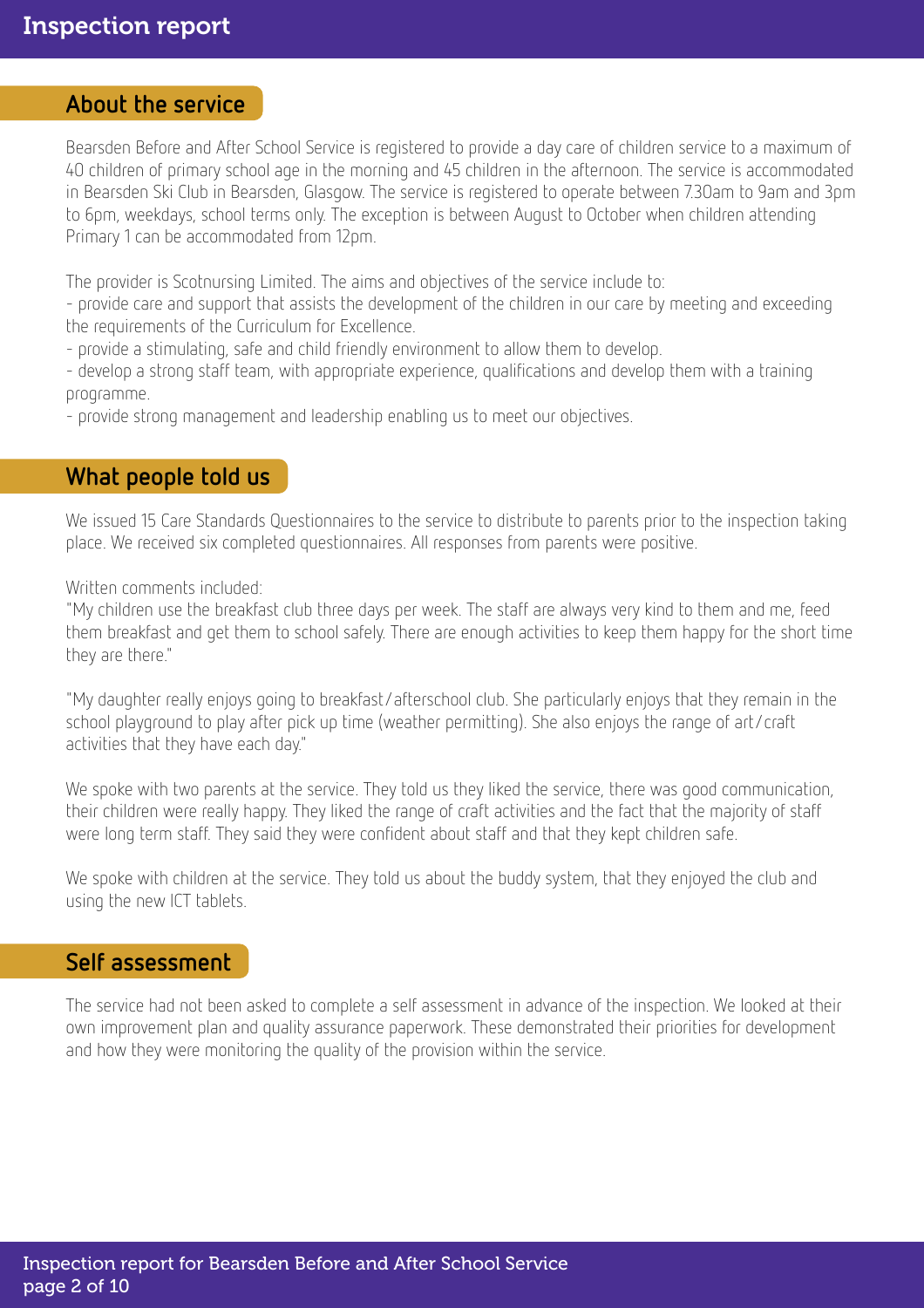# From this inspection we graded this service as:

| Quality of care and support          | $4 - 600d$ |
|--------------------------------------|------------|
| <b>Quality of environment</b>        | $4 - 600d$ |
| <b>Quality of staffing</b>           | 4 - Good   |
| Quality of management and leadership | 4 - Good   |

# Quality of care and support

#### Findings from the inspection

The standard of care and support provided to children and young people in the service was good. There were opportunities for parents and children to give feedback about service operation and the manager responded positively to this. Parents we spoke with told us that they were comfortable to approach and share information with staff about their children. We saw that there were more opportunities for children to be involved in decision making in the service. They were given additional responsibilities and privileges and this had positively impacted on behaviour. The buddy system enabled older children to support younger children. A new pupil committee had been formed in September 2017 and recently children and staff had discussed the possibility of older children taking responsibility for developing a monthly news sheet. There were also plans to develop a helper rota system in January 2018.

Staff had an understanding of how to protect and safeguard children. An effective child protection policy was in place which informed and supported staff in their roles. The manager was the designated child protection coordinator. Staff had completed training on child protection.

Staff provided a nurturing, caring environment for children and families. They worked hard to engage well with families in order to fully support them. Staff verbally exchanged information with parents each day and had an open door approach where parents could speak to staff at any time. We observed that children interacted well with staff and they were very comfortable and secure within the setting. Staff, children and parents had established good relationships. We observed staff chatting with parents when they arrived to collect their children.

Children's personal plans contained information on children's learning and development. These were completed and shared with parents and children. We asked the manager to continue to develop and use personal plans to record children's learning and development.

Overall, staff in the service provided good quality care and support for children and parents.

#### **Requirements**

Number of requirements: 0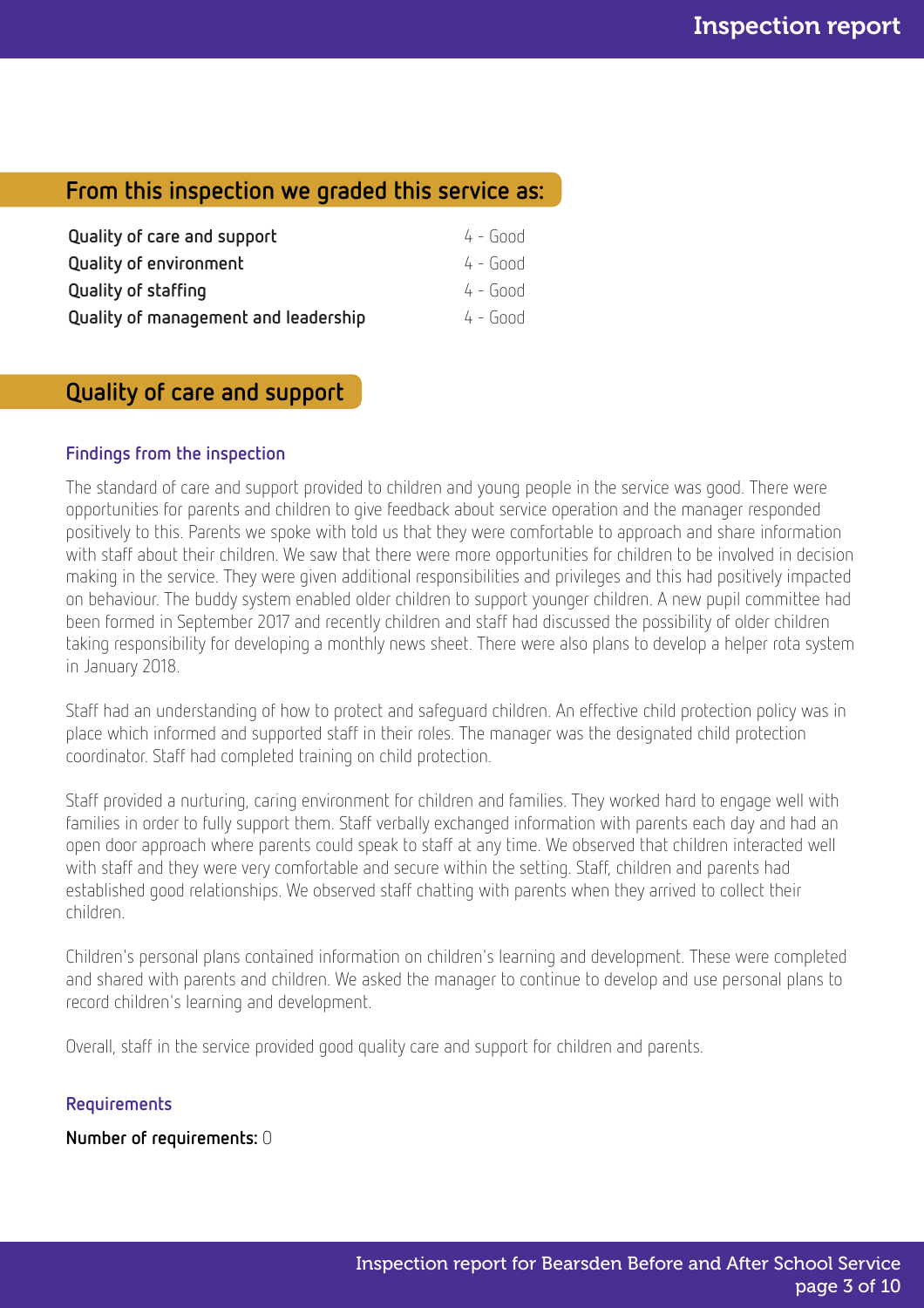Recommendations

Number of recommendations: 0

Grade: 4 - good

### Quality of environment

#### Findings from the inspection

The standard of environment provided to children was good. Children were cared for in one playroom with toilet facilities adjacent to the room. The playroom was safe, bright, clean and well maintained. The manager and staff were familiar with relevant infection control guidance and implemented this in practice. The manager had completed training on this since the last inspection.

Since the last inspection a dedicated resource budget had been established and some additional resources had been purchased, including two ICT tablets. These were popular with children and had assisted with homework. (See recommendation 1 under Quality Theme 4, Quality of Management and Leadership).

Children also had improved access to the outdoor area at the rear of the premises during better weather. We saw from a range of photographs that children enjoyed active, natural play outdoors. The 'leavers' party' for older children had been held outdoors during the summer. On a daily basis, children used the school playground for outdoor play when collected by staff and before walking to the service.

We saw children enjoying a range of activities during the inspection visit. We spoke to children about their art/ craft work, ICT tablets and table top games. They enjoyed craft and taking their artwork home.

Overall, the environment was well organised and interesting and stimulating for children.

#### Requirements

Number of requirements: 0

Recommendations

Number of recommendations: 0

Grade: 4 - good

## Quality of staffing

#### Findings from the inspection

The quality of staffing in the service was good. A qualified manager and practitioners were employed by the provider. There was a recruitment process in place.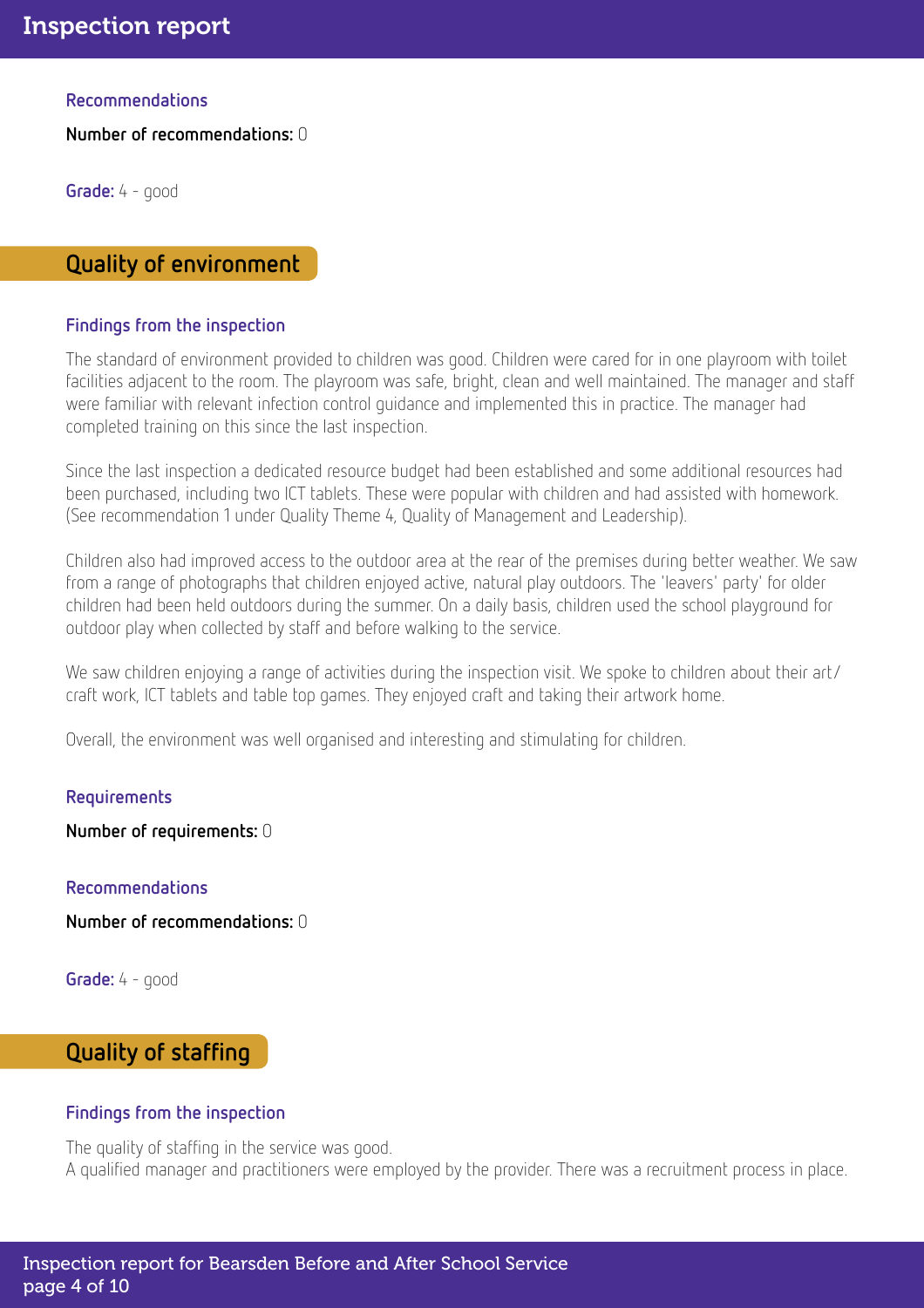Currently the service was aiming to increase the number of bank staff to ensure that appropriate adult:child ratios were maintained at all times, particularly during staff absences, and also to ensure that the manager was not included in ratios.

We noted that some staff were either in process of registering with the Scottish Social Services Council (SSSC) or had not yet begun registration. The SSSC is responsible for registering people who work in social services and regulating their education and training. We asked the manager to ensure that this was completed. (See recommendation 2 under Quality Theme 4, Quality of Management and Leadership).

There was a system of staff appraisal. The manager told us that she planned to conduct appraisals in the near future to coincide with the staff training catalogue being released from the local authority out of school care network. We asked the manager to ensure that this was completed. We also asked her to ensure that staff were given further leadership roles in accordance with their appraisals. We saw that, since the previous inspection, individual members of staff had engaged in training in first aid, child protection, GIRFEC and food hygiene. Records of staff training were maintained.

Staff worked well as a team and demonstrated good relationships with children and a good understanding of their needs. We observed staff engaging with and supporting children in the service. Staff created a positive and responsive learning environment for children and encouraged children in active learning activities. We spoke with a new member of staff who told us that she enjoyed working in the service and was well supported by the manager and staff team.

#### Requirements

Number of requirements: 0

#### Recommendations

Number of recommendations: 0

Grade: 4 - good

### Quality of management and leadership

#### Findings from the inspection

The standard of management and leadership was good. The provider had taken positive action in response to the recommendations recorded at the last inspection in early 2017. The majority of recommendations had been fully addressed with others still in process. We asked the manager to ensure that these were fully addressed in the near future. (Please refer to the section of the report - What the service has done to meet any recommendations we made at or since the last inspection).

The manager took the opportunity to welcome parents and children each day and took time to speak with parents to build relationships and develop knowledge of children and their families. The manager had developed parent/carer self evaluation tools. She continued to encourage parents to join the parent committee and this remained a priority for the service.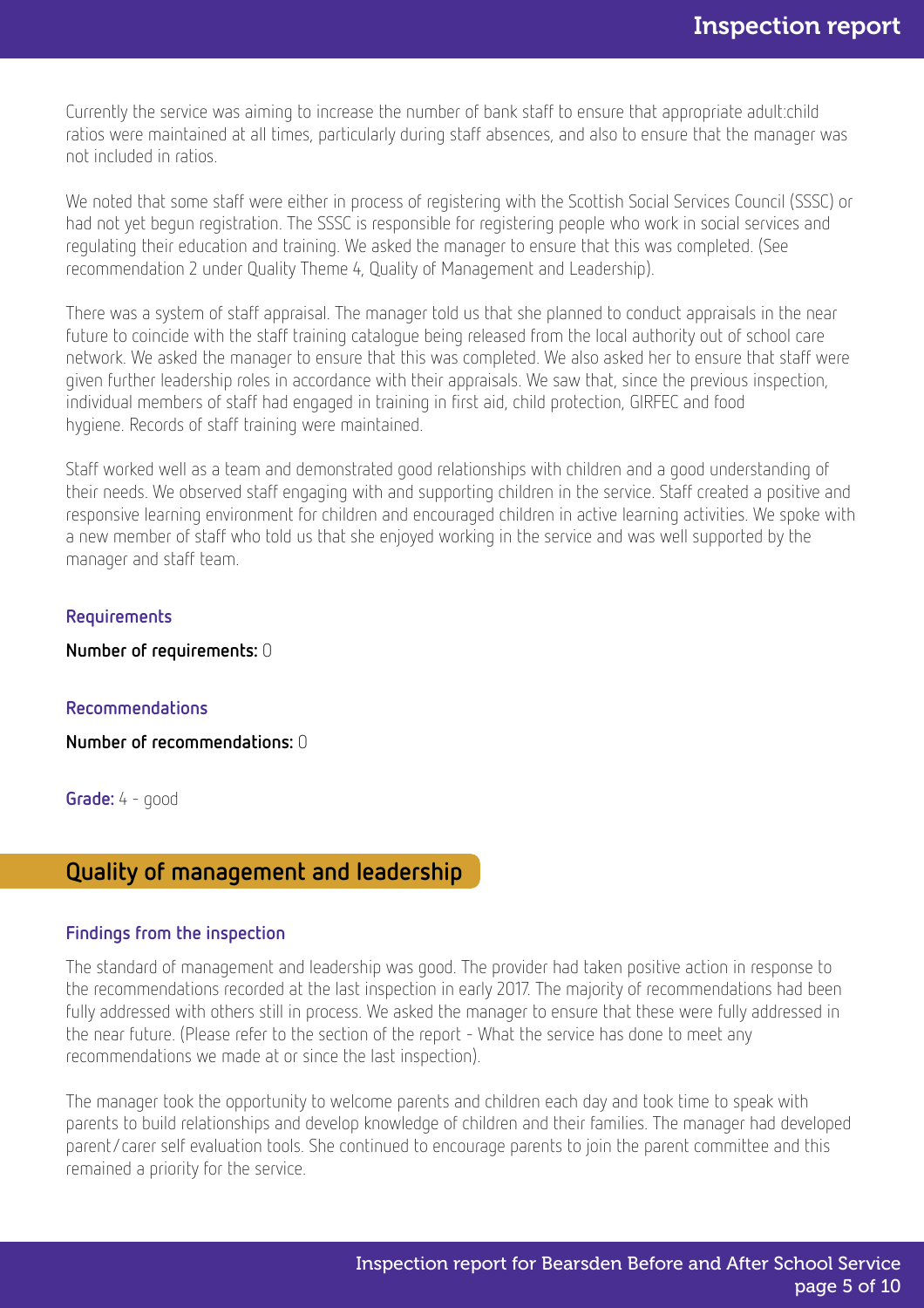The manager and staff were aware of current good practice guidance and the benefits of using this to deliver positive outcomes for children. They worked well together to ensure that all children enjoyed active play in a productive and stimulating environment. The manager should remain focused on formally evaluating delivery of service as planned to ensure that positive outcomes for children are maintained.

We discussed the service development plan with the manager. This had been reviewed since the last inspection and priorities for development recorded. The manager was clear about the priorities and timescales for implementation and was consciously taking this forward. She had introduced the new Health and Social Care Standards to staff and intended to produce information for parents. The manager told us that support from the provider had improved since the last inspection and she felt confident that this had impacted on the quality of the service.

#### Requirements

Number of requirements: 0

#### Recommendations

#### Number of recommendations: 2

1. The manager and staff should develop a policy on the use of ICT tablets in the service. National Care Standards, Early Education and Childcare up to the age of 16; Standard 14; Well managed service.

2. The manager should ensure that staff registration with the Scottish Social Services Council (SSSC) is completed timeously.

National Care Standards, Early Education and Childcare up to the ager of 16; Standard 14; Well managed service.

Grade: 4 - good

What the service has done to meet any requirements we made at or since the last inspection

# Previous requirements

There are no outstanding requirements.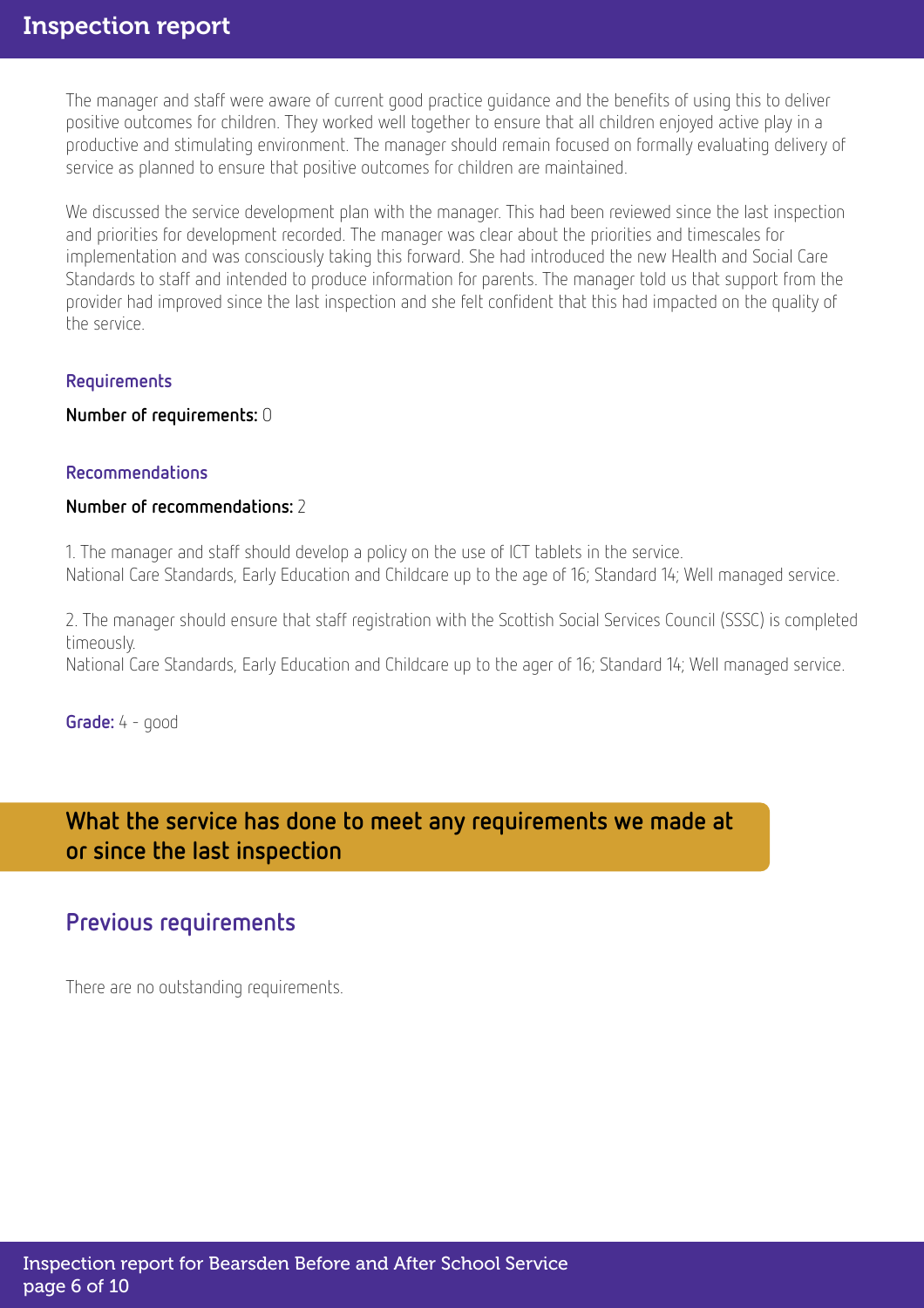# What the service has done to meet any recommendations we made at or since the last inspection

# Previous recommendations

#### Recommendation 1

The manager should complete training on infection control.

National Care Standards Early Education and Childcare up to the age of 16: Standard 3 - Health and wellbeing.

#### This recommendation was made on 1 March 2017.

#### Action taken on previous recommendation

This recommendation had been addressed.

#### Recommendation 2

The manager should continue to review resources and establish a dedicated resource budget as planned.

National Care Standards Early Education and Childcare up to the age of 16: Standard 11 - Access to resources.

#### This recommendation was made on 1 March 2017.

#### Action taken on previous recommendation

This recommendation had been addressed.

#### Recommendation 3

The provider should respond to staff development needs as identified during staff appraisals.

National Care Standards Early Education and Childcare up to the age of 16: Standard 12 - Confidence in staff.

#### This recommendation was made on 1 March 2017.

#### Action taken on previous recommendation

The manager told us she was awaiting the local authorities training catalogue for staff. Appraisals would be conducted when this was available.

#### Recommendation 4

The provider should use the staff appraisal system to identify and agree leadership roles with staff.

National Care Standards Early Education and Childcare up to the age of 16: Standard 14 - Well managed service.

#### This recommendation was made on 1 March 2017.

#### Action taken on previous recommendation

This had been partially addressed. Some leadership roles were allocated to staff but this required further development based on staff appraisals.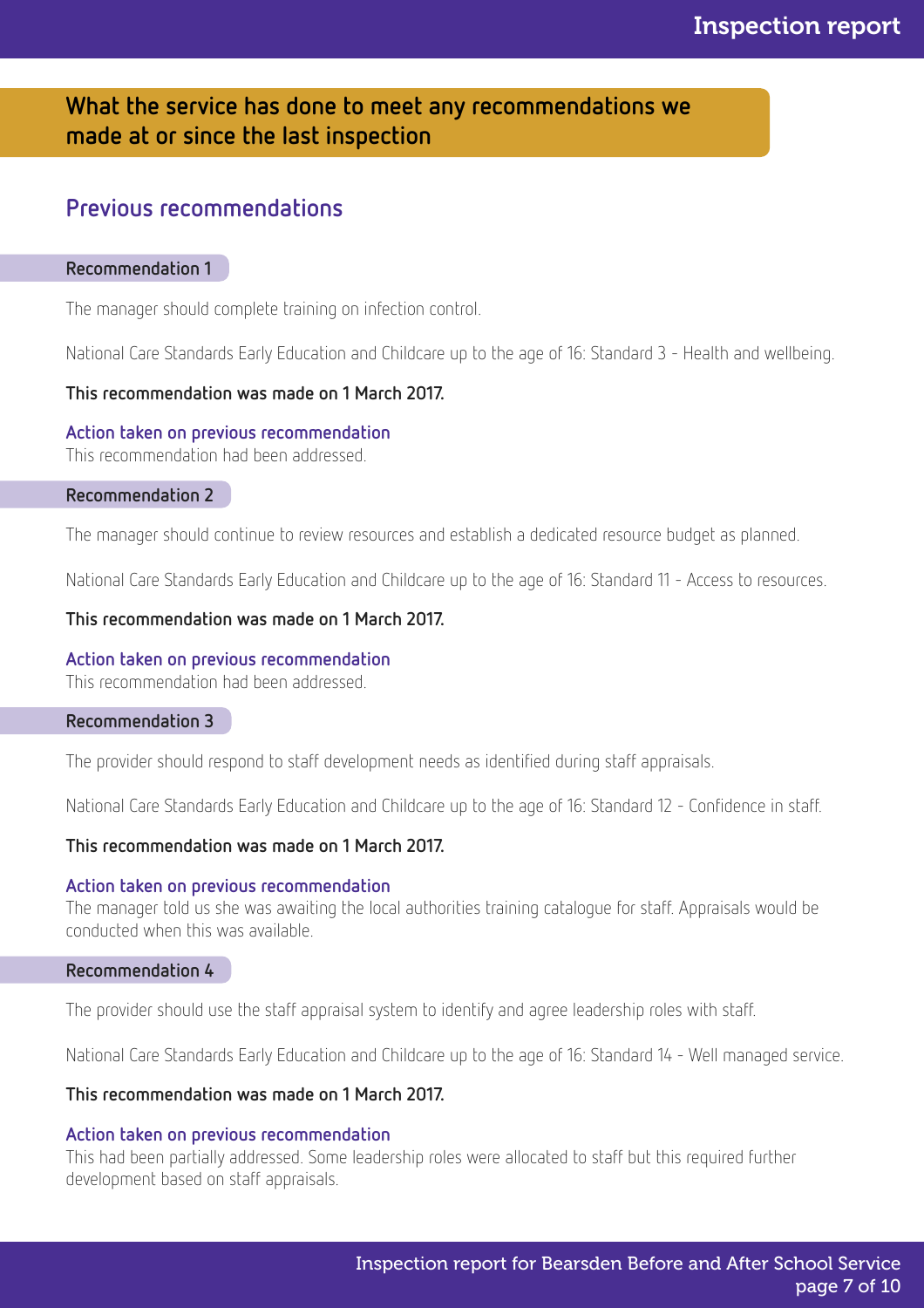#### Recommendation 5

The manager should maintain a record of staff training.

National Care Standards Early Education and Childcare up to the age of 16: Standard 14 - Well managed service.

#### This recommendation was made on 1 March 2017.

#### Action taken on previous recommendation

This recommendation had been addressed.

#### Recommendation 6

The manager should introduce an audit of accidents and incidents in the service as part of systematic evaluation.

National Care Standards Early Education and Childcare up to the age of 16: Standard 13 - Improving the service.

#### This recommendation was made on 1 March 2017.

#### Action taken on previous recommendation

This recommendation had been addressed.

#### Recommendation 7

The provider should adhere to the conditions of registration as detailed on the service certificate of registration.

National Care Standards Early Education and Childcare up to the age of 16: Standard 14 - Well managed service.

#### This recommendation was made on 1 March 2017.

#### Action taken on previous recommendation

The manager was occasionally included in adult:child ratios, particularly when a staff member was absent due to illness and a replacement could not be obtained at short notice. The manager was increasing the number of bank staff to assist with this.

#### Recommendation 8

The manager and staff should further develop the service improvement plan as part of the quality assurance system.

National Care Standards Early Education and Childcare up to the age of 16: Standard 13 - Improving the service.

#### This recommendation was made on 1 March 2017.

#### Action taken on previous recommendation

This recommendation had been addressed.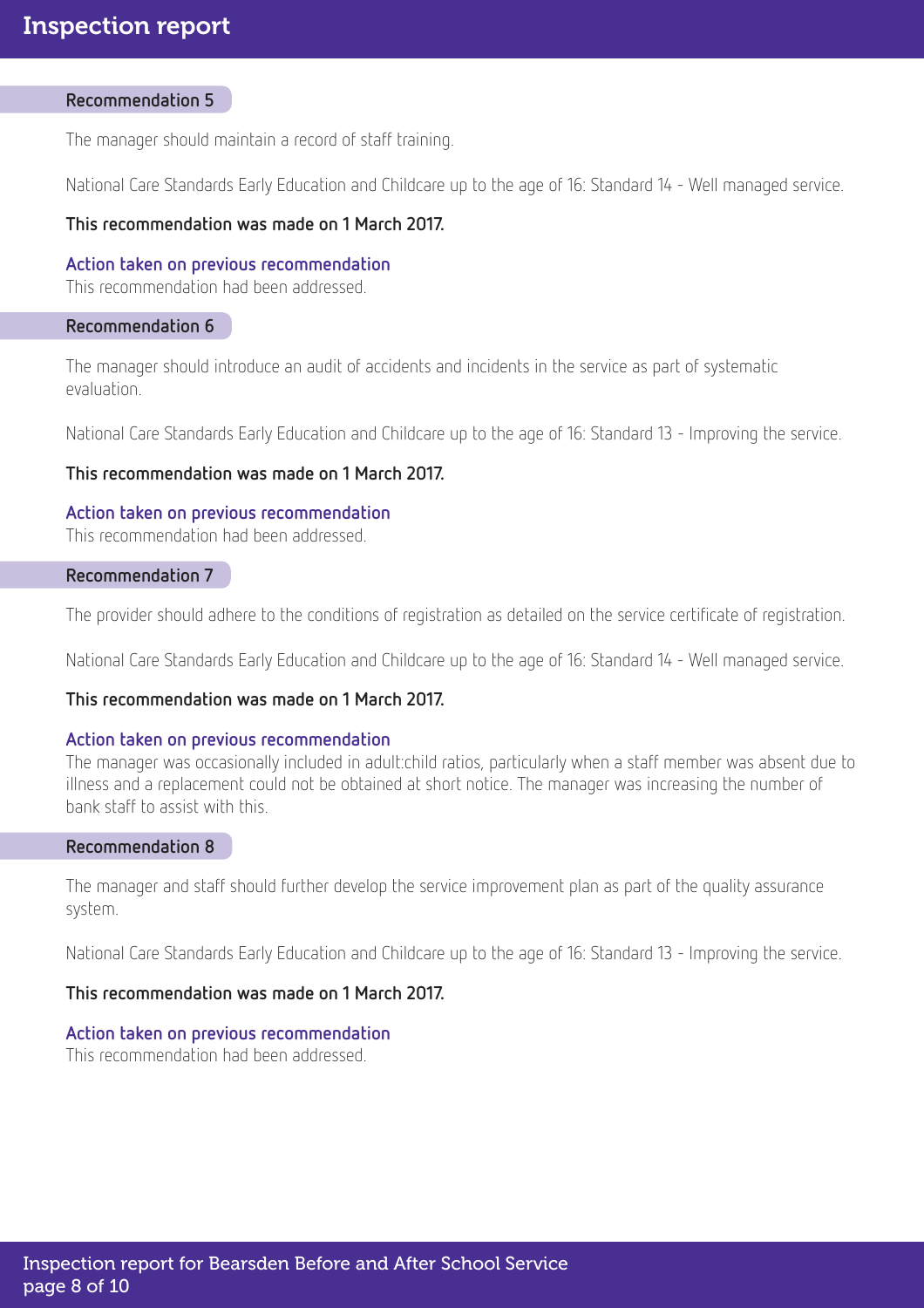# **Complaints**

There have been no complaints upheld since the last inspection. Details of any older, upheld complaints are published at www.careinspectorate.com.

# Enforcement

No enforcement action has been taken against this care service since the last inspection.

# Inspection and grading history

| <b>Date</b> | <b>Type</b> | Gradings                                                                 |                                                          |
|-------------|-------------|--------------------------------------------------------------------------|----------------------------------------------------------|
| 17 Jan 2017 | Unannounced | Care and support<br>Environment<br>Staffing<br>Management and leadership | $4 - Good$<br>3 - Adequate<br>$4 - Good$<br>3 - Adequate |
| 4 Feb 2016  | Unannounced | Care and support<br>Environment<br>Staffing<br>Management and leadership | $4 - Good$<br>3 - Adequate<br>$4 - Good$<br>3 - Adequate |
| 18 Mar 2015 | Unannounced | Care and support<br>Environment<br>Staffing<br>Management and leadership | $4 - Good$<br>$4 - Good$<br>$4 - Good$<br>3 - Adequate   |